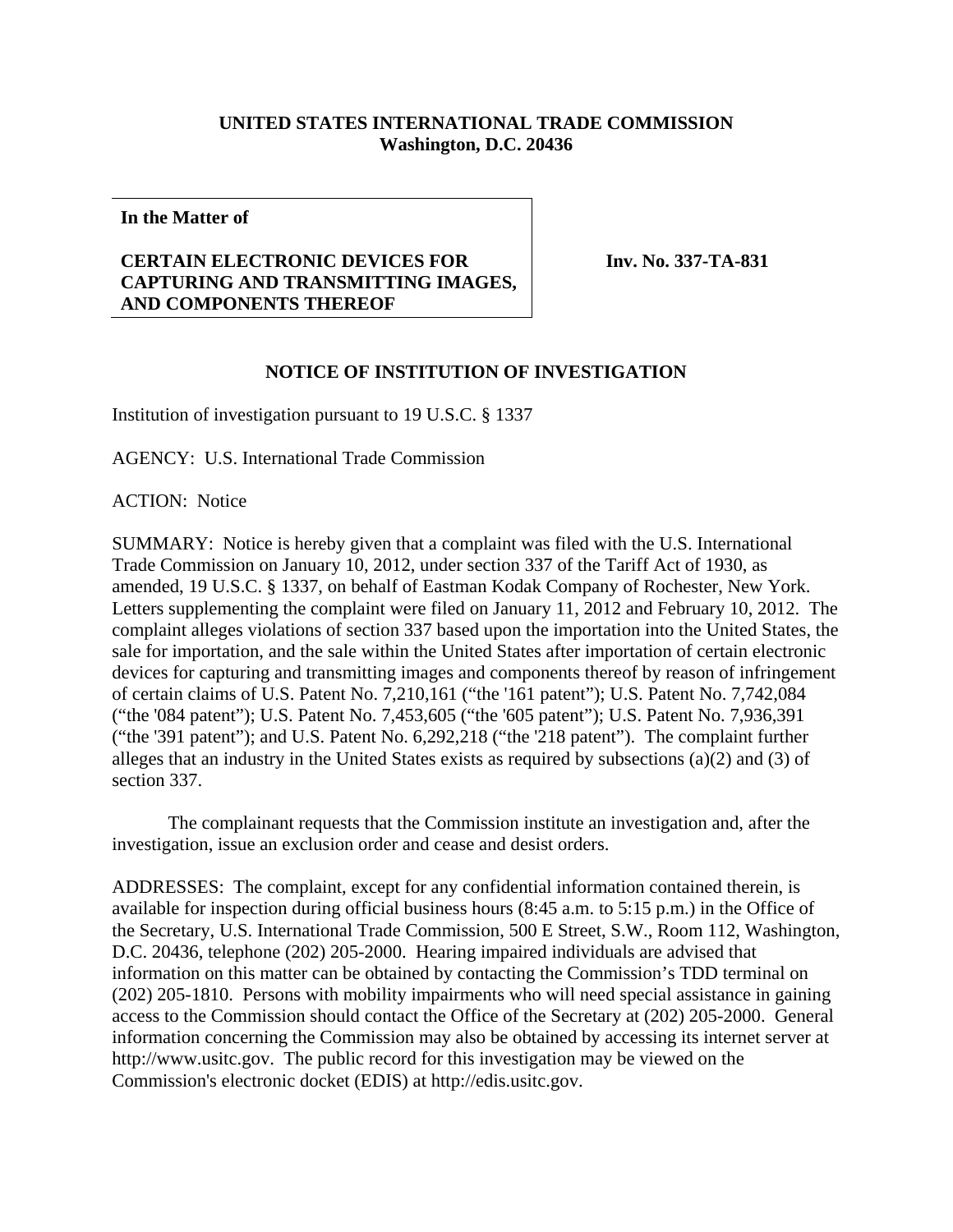FOR FURTHER INFORMATION CONTACT: The Office of Unfair Import Investigations, U.S. International Trade Commission, telephone (202) 205-2560.

AUTHORITY: The authority for institution of this investigation is contained in section 337 of the Tariff Act of 1930, as amended, and in section 210.10 of the Commission's Rules of Practice and Procedure, 19 C.F.R. § 210.10 (2011).

SCOPE OF INVESTIGATION: Having considered the complaint, the U.S. International Trade Commission, on February 21, 2012, ORDERED THAT –

 (1) Pursuant to subsection (b) of section 337 of the Tariff Act of 1930, as amended, an investigation be instituted to determine whether there is a violation of subsection  $(a)(1)(B)$  of section 337 in the importation into the United States, the sale for importation, or the sale within the United States after importation of certain electronic devices for capturing and transmitting images and components thereof by reason of infringement of one or more of claims 5 and 7 of the '161 patent; claims 1 and 7-11 of the '084 patent; claims 1-6, 9-13, 16, 17, 19, and 20 of the '605 patent; claims 11, 12, and 15-18 of the '391 patent; and claims 15 and 23-27 of the '218 patent; and whether an industry in the United States exists as required by subsections (a)(2) and (3) of section 337;

 (2) For the purpose of the investigation so instituted, the following are hereby named as parties upon which this notice of investigation shall be served:

(a) The complainant is:

Eastman Kodak Company 343 State Street Rochester, NY 14650

 (b) The respondent is the following entity alleged to be in violation of section 337, and is the party upon which the complaint is to be served:

> Apple Inc. 1 Infinite Loop Cupertino, CA 95014

High Tech Computer Corp. a/k/a HTC Corp. 23 Xinghua Road, Taoyuan 330 Taiwan

HTC America, Inc. 13920 SE Eastgate Way, Suite 400 Bellevue, WA 98005